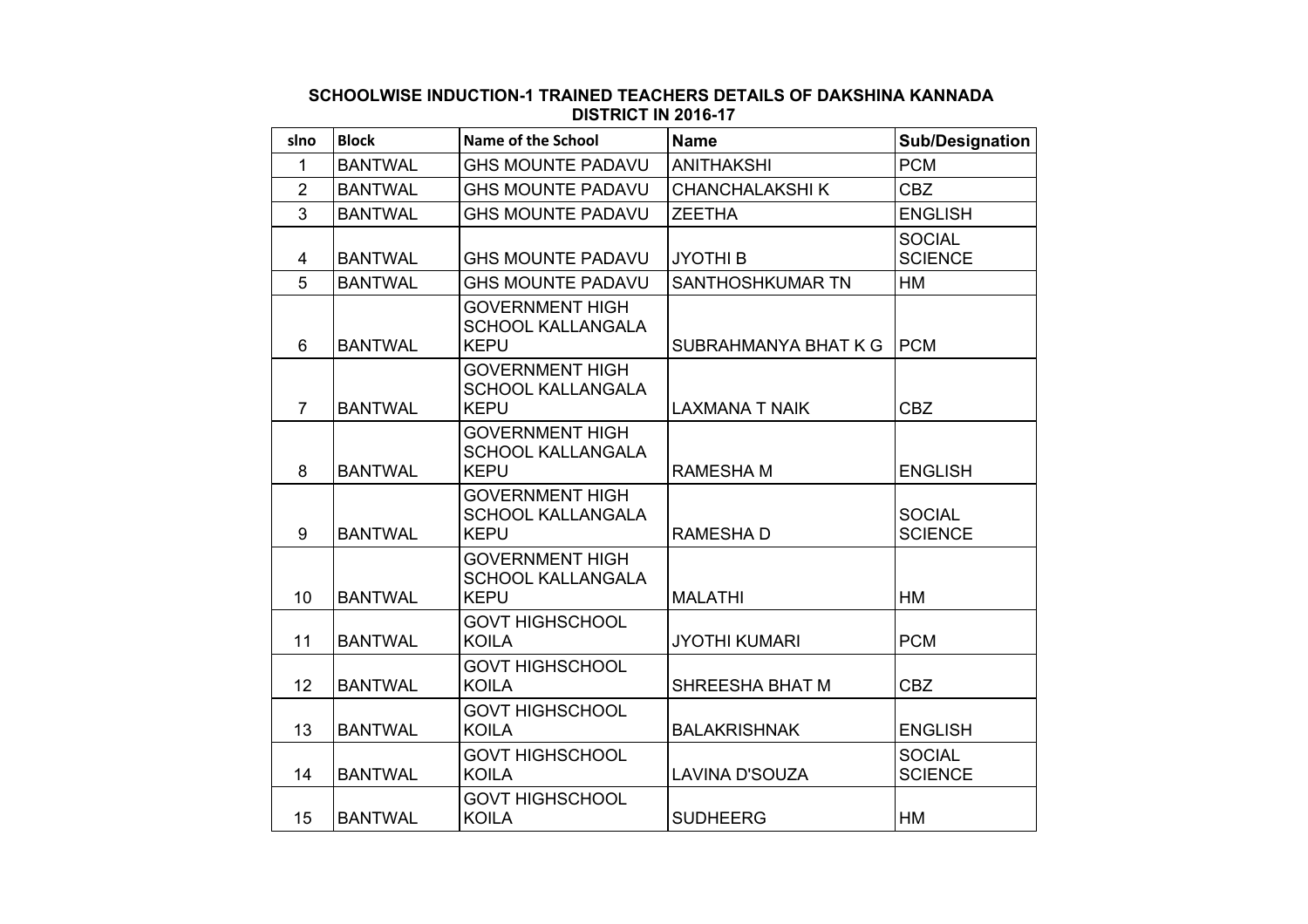|    |                                  | <b>GOVT PU COLLEGE</b>                                              |                        |                                 |
|----|----------------------------------|---------------------------------------------------------------------|------------------------|---------------------------------|
| 16 | <b>BANTWAL</b>                   | <b>SIDDHAKATTE</b><br>(HIGHSCHOOLSECTION)                           | <b>SUREKHA</b>         | <b>PCM</b>                      |
|    |                                  | <b>GOVT PU COLLEGE</b><br><b>SIDDHAKATTE</b>                        |                        |                                 |
| 17 | <b>BANTWAL</b>                   | (HIGHSCHOOLSECTION)                                                 | POORNIMA KV            | <b>CBZ</b>                      |
|    |                                  | <b>GOVT PU COLLEGE</b><br><b>SIDDHAKATTE</b>                        | <b>JOSLYN LAVEENA</b>  |                                 |
| 18 | <b>BANTWAL</b>                   | (HIGHSCHOOLSECTION)                                                 | <b>SEQUEIRA</b>        | <b>ENGLISH</b>                  |
| 19 | <b>BANTWAL</b>                   | <b>GOVT PU COLLEGE</b><br><b>SIDDHAKATTE</b><br>(HIGHSCHOOLSECTION) | <b>MARGARITA PINTO</b> | <b>SOCIAL</b><br><b>SCIENCE</b> |
| 20 | <b>BANTWAL</b>                   | <b>GOVT PU COLLEGE</b><br><b>SIDDHAKATTE</b><br>(HIGHSCHOOLSECTION) | <b>RAMANADHA</b>       | <b>HM</b>                       |
| 21 |                                  |                                                                     |                        | <b>PCM</b>                      |
|    |                                  | BELTHANGADI GHS Padumunja                                           | <b>UMESH GOWDA</b>     |                                 |
| 22 |                                  | BELTHANGADI GHS Padumunja                                           | <b>RAVI KUMAR</b>      | <b>CBZ</b>                      |
| 23 | <b>BELTHANGADI</b>               | GHS Padumunja                                                       | <b>MANOHARA</b>        | <b>ENGLISH</b>                  |
| 24 |                                  | BELTHANGADI GHS Padumunja                                           | <b>SUMATHIPN</b>       | <b>SOCIAL</b><br><b>SCIENCE</b> |
| 25 |                                  | BELTHANGADI GHS Padumunja                                           | <b>UMESH GOWDA</b>     | HM                              |
| 26 | <b>BELTHANGADI GHS PUTTILA</b>   |                                                                     | <b>ADAM</b>            | <b>PCM</b>                      |
| 27 | <b>BELTHANGADI GHS PUTTILA</b>   |                                                                     | <b>MANOHARA M</b>      | <b>CBZ</b>                      |
| 28 | BELTHANGADI GHS PUTTILA          |                                                                     | <b>MANJANAIKTN</b>     | <b>ENGLISH</b>                  |
| 29 | <b>BELTHANGADI GHS PUTTILA</b>   |                                                                     | <b>VASANTHA NAIK</b>   | <b>SOCIAL</b><br><b>SCIENCE</b> |
| 30 | <b>BELTHANGADI</b>               | <b>GHS PUTTILA</b>                                                  | <b>POORNIMA</b>        | <b>HM</b>                       |
| 31 | <b>MANGALORE</b><br><b>NORTH</b> | <b>GHS BADAGA EKKARU</b>                                            | <b>RAMYAK</b>          | <b>PCM</b>                      |
| 32 | <b>MANGALORE</b><br><b>NORTH</b> | <b>GHS BADAGA EKKARU</b>                                            | <b>RAJSHREE K</b>      | <b>CBZ</b>                      |
| 33 | <b>MANGALORE</b><br><b>NORTH</b> | <b>GHS BADAGA EKKARU</b>                                            | WINNI NIRMALA D SOUZA  | <b>ENGLISH</b>                  |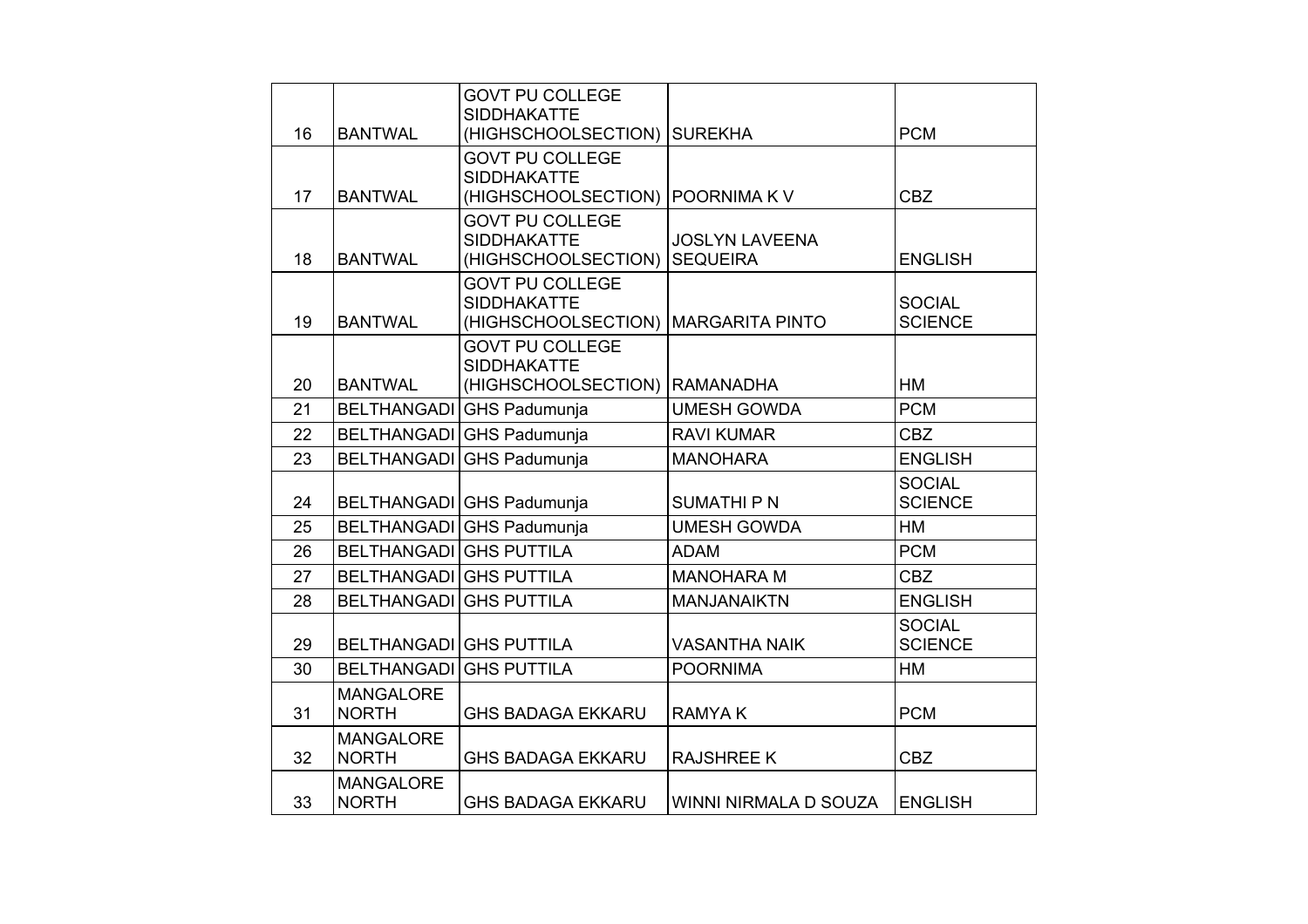| 34 | <b>MANGALORE</b><br><b>NORTH</b> | <b>GHS BADAGA EKKARU</b>                           | CHITHRASHREE K S         | <b>SOCIAL</b><br><b>SCIENCE</b> |
|----|----------------------------------|----------------------------------------------------|--------------------------|---------------------------------|
| 35 | <b>MANGALORE</b><br><b>NORTH</b> | <b>GHS BADAGA EKKARU</b>                           | <b>RAJESHWARIV</b>       | <b>HM</b>                       |
| 36 | <b>MANGALORE</b><br><b>NORTH</b> | <b>GOVERNMENT HIGH</b><br><b>SCHOOL ANGNRGUNDI</b> | <b>SRILATHA KAMATH K</b> | <b>PCM</b>                      |
| 37 | <b>MANGALORE</b><br><b>NORTH</b> | <b>GOVERNMENT HIGH</b><br><b>SCHOOL ANGNRGUNDI</b> | <b>VIJAYAKUMARI</b>      | <b>CBZ</b>                      |
| 38 | <b>MANGALORE</b><br><b>NORTH</b> | <b>GOVERNMENT HIGH</b><br><b>SCHOOL ANGNRGUNDI</b> | <b>SHRILATHA R</b>       | <b>ENGLISH</b>                  |
| 39 | <b>MANGALORE</b><br><b>NORTH</b> | <b>GOVERNMENT HIGH</b><br><b>SCHOOL ANGNRGUNDI</b> | <b>KAVITHA BHANDARI</b>  | <b>HINDI</b>                    |
| 40 | <b>MANGALORE</b><br><b>NORTH</b> | <b>GOVERNMENT HIGH</b><br><b>SCHOOL ANGNRGUNDI</b> | <b>RAJANIA</b>           | HM                              |
| 41 | <b>MANGALORE</b><br><b>NORTH</b> | <b>GPUC KATIPALLA</b>                              | <b>SWETHA</b>            | <b>PCM</b>                      |
| 42 | <b>MANGALORE</b><br><b>NORTH</b> | <b>GPUC KATIPALLA</b>                              | <b>PRAVEENA</b>          | <b>CBZ</b>                      |
| 43 | <b>MANGALORE</b><br><b>NORTH</b> | <b>GPUC KATIPALLA</b>                              | <b>RAJANAIK D S</b>      | <b>ENGLISH</b>                  |
| 44 | <b>MANGALORE</b><br><b>NORTH</b> | <b>GPUC KATIPALLA</b>                              | <b>BABUPM</b>            | <b>SOCIAL</b><br><b>SCIENCE</b> |
| 45 | <b>MANGALORE</b><br><b>NORTH</b> | <b>GPUC KATIPALLA</b>                              | <b>BABU PM</b>           | <b>HM</b>                       |
| 46 | <b>MANGALORE</b><br><b>NORTH</b> | <b>GPUC KAVOOR</b>                                 | <b>PRATHIMA R</b>        | <b>PCM</b>                      |
| 47 | <b>MANGALORE</b><br><b>NORTH</b> | <b>GPUC KAVOOR</b>                                 | <b>SUJAYA BAKEL</b>      | <b>CBZ</b>                      |
| 48 | <b>MANGALORE</b><br><b>NORTH</b> | <b>GPUC KAVOOR</b>                                 | <b>SHASHIKALA S</b>      | <b>ENGLISH</b>                  |
| 49 | <b>MANGALORE</b><br><b>NORTH</b> | <b>GPUC KAVOOR</b>                                 | <b>GOWRI</b>             | <b>SOCIAL</b><br><b>SCIENCE</b> |
| 50 | <b>MANGALORE</b><br><b>NORTH</b> | <b>GPUC KAVOOR</b>                                 | <b>MALLESH NAIK</b>      | <b>HM</b>                       |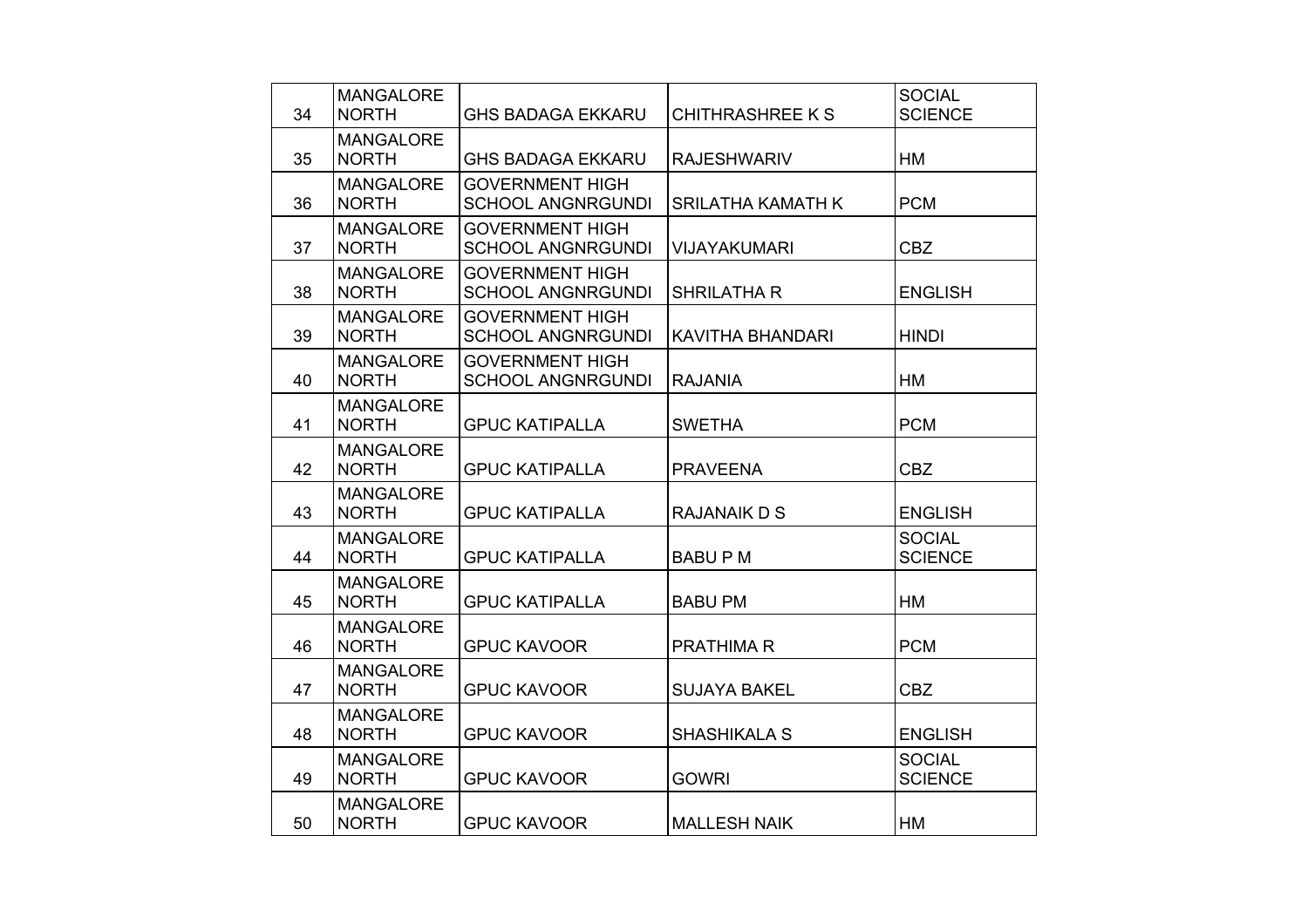| 51 | <b>MANGALORE</b><br><b>SOUTH</b> | <b>GHS KONAJEPADVU</b> | THRISHALAKSHI                            | <b>PCM</b>                      |
|----|----------------------------------|------------------------|------------------------------------------|---------------------------------|
| 52 | <b>MANGALORE</b><br><b>SOUTH</b> | <b>GHS KONAJEPADVU</b> | <b>VANISHREE</b>                         | <b>CBZ</b>                      |
| 53 | <b>MANGALORE</b><br><b>SOUTH</b> | <b>GHS KONAJEPADVU</b> | <b>JYOTHI DSOUZA</b>                     | <b>ENGLISH</b>                  |
| 54 | <b>MANGALORE</b><br><b>SOUTH</b> | <b>GHS KONAJEPADVU</b> | <b>GEETA S DEVALI</b>                    | <b>SOCIAL</b><br><b>SCIENCE</b> |
| 55 | <b>MANGALORE</b><br><b>SOUTH</b> | <b>GHS KONAJEPADVU</b> | <b>MEENA GOVAKAR</b>                     | HM                              |
| 56 | <b>MANGALORE</b><br><b>SOUTH</b> | <b>GHS KUPPEPADAVU</b> | <b>VIMALA</b>                            | <b>PCM</b>                      |
| 57 | <b>MANGALORE</b><br><b>SOUTH</b> | <b>GHS KUPPEPADAVU</b> | <b>MARK J MENDONCA</b>                   | <b>CBZ</b>                      |
| 58 | <b>MANGALORE</b><br><b>SOUTH</b> | <b>GHS KUPPEPADAVU</b> | <b>GANESH</b>                            | <b>ENGLISH</b>                  |
| 59 | <b>MANGALORE</b><br><b>SOUTH</b> | <b>GHS KUPPEPADAVU</b> | <b>SHERINE PRIYA</b><br><b>CASTELINO</b> | <b>SOCIAL</b><br><b>SCIENCE</b> |
| 60 | <b>MANGALORE</b><br><b>SOUTH</b> | <b>GHS KUPPEPADAVU</b> | <b>MARKJMENDONCA</b>                     | <b>HM</b>                       |
| 61 | <b>MANGALORE</b><br><b>SOUTH</b> | <b>GHS Muthuru</b>     | <b>BALAKRISHNA NAIK</b>                  | <b>PCM</b>                      |
| 62 | <b>MANGALORE</b><br><b>SOUTH</b> | <b>GHS Muthuru</b>     | <b>UDAYAKUMARI</b>                       | <b>CBZ</b>                      |
| 63 | <b>MANGALORE</b><br><b>SOUTH</b> | <b>GHS Muthuru</b>     | <b>ANITHA</b>                            | <b>ENGLISH</b>                  |
| 64 | <b>MANGALORE</b><br><b>SOUTH</b> | <b>GHS Muthuru</b>     | <b>PRASHANTHI</b>                        | <b>SOCIAL</b><br><b>SCIENCE</b> |
| 65 | <b>MANGALORE</b><br><b>SOUTH</b> | <b>GHS Muthuru</b>     | <b>CYPRIAN D'SOUZA</b>                   | <b>HM</b>                       |
| 66 | <b>MANGALORE</b><br><b>SOUTH</b> | <b>GHS PAVOOR</b>      | <b>SANGEETHA MAHALE</b>                  | <b>PCM</b>                      |
| 67 | <b>MANGALORE</b><br><b>SOUTH</b> | <b>GHS PAVOOR</b>      | <b>ASHA VEERA VAS</b>                    | <b>PCM</b>                      |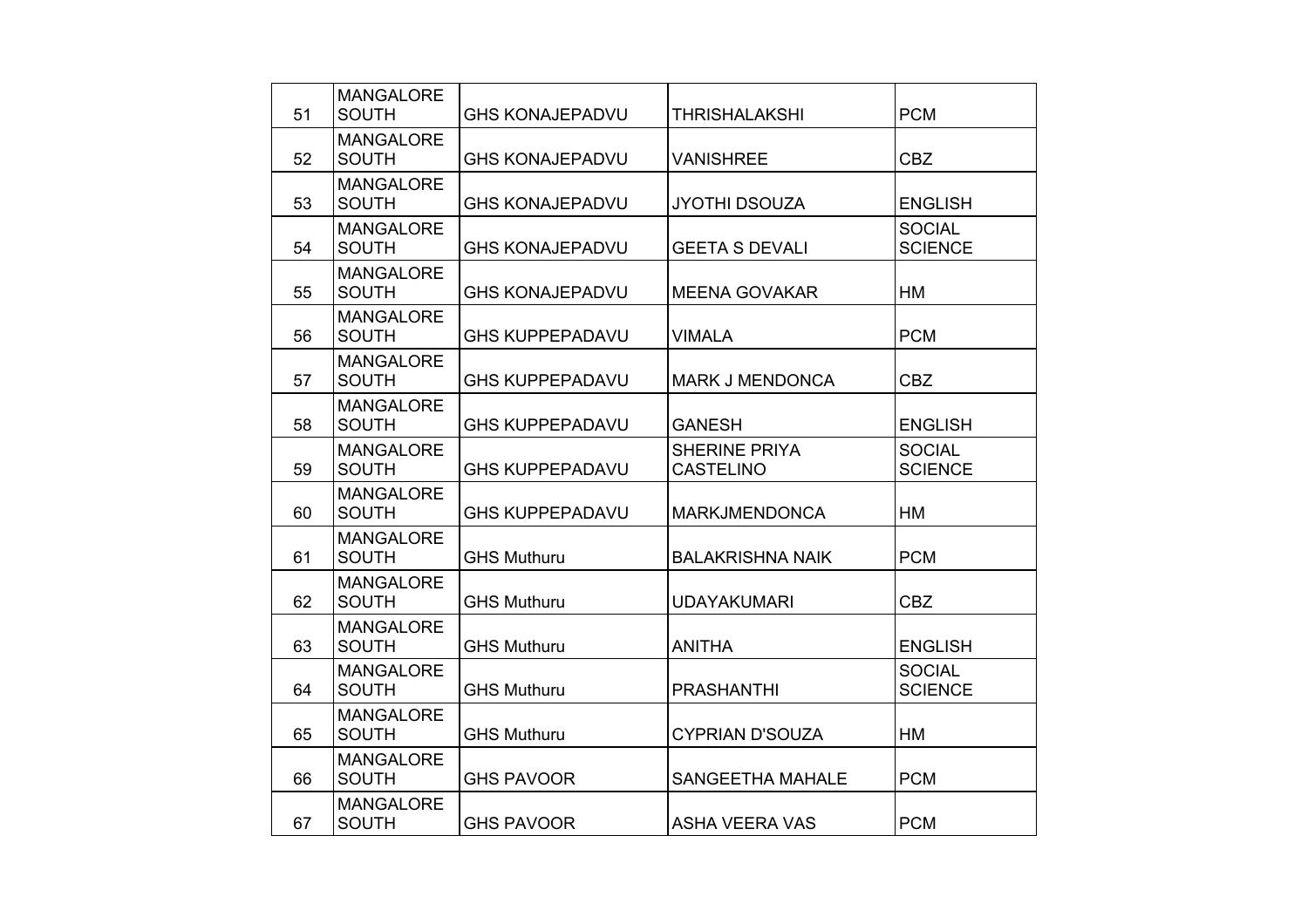|    | <b>MANGALORE</b> |                       |                         |                |
|----|------------------|-----------------------|-------------------------|----------------|
| 68 | <b>SOUTH</b>     | <b>GHS PAVOOR</b>     | <b>KARUNA S</b>         | <b>CBZ</b>     |
|    | <b>MANGALORE</b> |                       | PRAMILA OLIVIA          |                |
| 69 | <b>SOUTH</b>     | <b>GHS PAVOOR</b>     | <b>MONTEIRO</b>         | <b>ENGLISH</b> |
|    | <b>MANGALORE</b> |                       |                         |                |
| 70 | <b>SOUTH</b>     | <b>GHS PAVOOR</b>     | PRASANTH KUMAR KS       | HM             |
|    | <b>MANGALORE</b> |                       |                         |                |
| 71 | <b>SOUTH</b>     | <b>GHS PERMANNURU</b> | <b>SHANTHA V</b>        | <b>PCM</b>     |
|    | <b>MANGALORE</b> |                       |                         |                |
| 72 | <b>SOUTH</b>     | <b>GHS PERMANNURU</b> | <b>DEVAKIM</b>          | <b>CBZ</b>     |
|    | <b>MANGALORE</b> |                       |                         |                |
| 73 | <b>SOUTH</b>     | <b>GHS PERMANNURU</b> | <b>SAROJINI K</b>       | <b>ENGLISH</b> |
|    | <b>MANGALORE</b> |                       |                         | <b>SOCIAL</b>  |
| 74 | <b>SOUTH</b>     | <b>GHS PERMANNURU</b> | <b>VATHSALA</b>         | <b>SCIENCE</b> |
|    | <b>MANGALORE</b> |                       |                         |                |
| 75 | <b>SOUTH</b>     | <b>GHS PERMANNURU</b> | <b>VIJAYALAXMI</b>      | HM             |
|    | <b>MANGALORE</b> |                       |                         |                |
| 76 | <b>SOUTH</b>     | <b>GHS BAIKAMPADI</b> | <b>JYOTHI</b>           | <b>PCM</b>     |
|    | <b>MANGALORE</b> |                       |                         |                |
| 77 | <b>SOUTH</b>     | <b>GHS BAIKAMPADI</b> | <b>VINAYPRABHA C H</b>  | <b>CBZ</b>     |
|    | <b>MANGALORE</b> |                       |                         |                |
| 78 | <b>SOUTH</b>     | <b>GHS BAIKAMPADI</b> | LAXMINARAYANA           | <b>ENGLISH</b> |
|    | <b>MANGALORE</b> |                       |                         | <b>SOCIAL</b>  |
| 79 | <b>SOUTH</b>     | <b>GHS BAIKAMPADI</b> | RAGHAVENDRA RAO B       | <b>SCIENCE</b> |
|    | <b>MANGALORE</b> |                       |                         |                |
| 80 | <b>SOUTH</b>     | <b>GHS BAIKAMPADI</b> | <b>ND AJJAIAH</b>       | HM             |
|    | <b>MANGALORE</b> |                       |                         |                |
| 81 | <b>SOUTH</b>     | <b>GHS BANDARU</b>    | <b>VINUTHAK</b>         | <b>PCM</b>     |
|    | <b>MANGALORE</b> |                       |                         |                |
| 82 | <b>SOUTH</b>     | <b>GHS BANDARU</b>    | <b>REKHAB</b>           | <b>CBZ</b>     |
|    | <b>MANGALORE</b> |                       |                         |                |
| 83 | <b>SOUTH</b>     | <b>GHS BANDARU</b>    | <b>SUCHETHAN MONICA</b> | <b>ENGLISH</b> |
|    | <b>MANGALORE</b> |                       |                         | <b>SOCIAL</b>  |
| 84 | <b>SOUTH</b>     | <b>GHS BANDARU</b>    | <b>MAMATHA G AITHAL</b> | <b>SCIENCE</b> |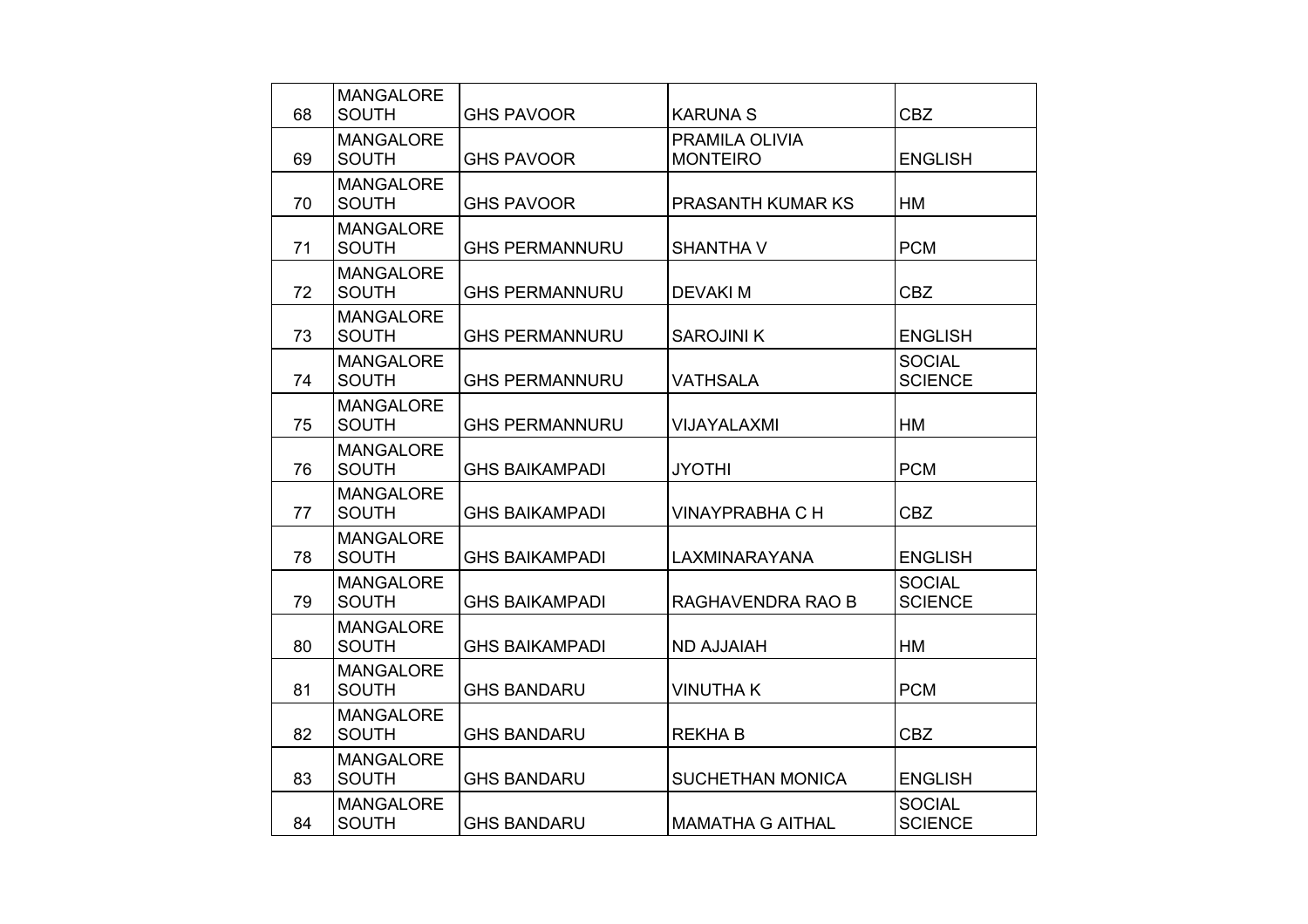| 85  | <b>MANGALORE</b><br><b>SOUTH</b> | <b>GHS BANDARU</b>                                                   | <b>ASHA NAIK</b>                              | HM                              |
|-----|----------------------------------|----------------------------------------------------------------------|-----------------------------------------------|---------------------------------|
|     |                                  |                                                                      |                                               |                                 |
| 86  | <b>MOODBIDRI</b>                 | Govt Composite High<br>School Pranthya Moodbidri SHAKUNTHALA K       |                                               | <b>PCM</b>                      |
| 87  | <b>MOODBIDRI</b>                 | <b>Govt Composite High</b><br>School Pranthya Moodbidri ROOPA S KINI |                                               | <b>CBZ</b>                      |
| 88  | <b>MOODBIDRI</b>                 | Govt Composite High<br>School Pranthya Moodbidri LAXMI               |                                               | <b>ENGLISH</b>                  |
| 89  | <b>MOODBIDRI</b>                 | <b>Govt Composite High</b>                                           | School Pranthya Moodbidri RATHNAVATHI ACHAR K | <b>SOCIAL</b><br><b>SCIENCE</b> |
| 90  | <b>MOODBIDRI</b>                 | <b>Govt Composite High</b><br>School Pranthya Moodbidri RAJASHREEB   |                                               | <b>HM</b>                       |
| 91  | <b>MOODBIDRI</b>                 | <b>GOVT HIGH SCHOOL</b><br><b>ALIYOOR</b>                            | <b>VIDYA NAYAK</b>                            | <b>PCM</b>                      |
| 92  | <b>MOODBIDRI</b>                 | <b>GOVT HIGH SCHOOL</b><br><b>ALIYOOR</b>                            | SUBRAMANYA V                                  | <b>CBZ</b>                      |
| 93  | <b>MOODBIDRI</b>                 | <b>GOVT HIGH SCHOOL</b><br><b>ALIYOOR</b>                            | <b>REKHA CHRISTINA KRIPA</b>                  | <b>ENGLISH</b>                  |
| 94  | <b>MOODBIDRI</b>                 | <b>GOVT HIGH SCHOOL</b><br><b>ALIYOOR</b>                            | ROSA V J                                      | <b>SOCIAL</b><br><b>SCIENCE</b> |
| 95  | <b>MOODBIDRI</b>                 | <b>GOVT HIGH SCHOOL</b><br><b>ALIYOOR</b>                            | <b>ROSAAJ</b>                                 | HM                              |
| 96  | <b>MOODBIDRI</b>                 | <b>GOVTHIGH SCHOOL</b><br><b>NELLIKAR</b>                            | PREETHI M                                     | <b>PCM</b>                      |
| 97  | <b>MOODBIDRI</b>                 | <b>GOVTHIGH SCHOOL</b><br><b>NELLIKAR</b>                            | <b>JAYASHREE</b>                              | <b>CBZ</b>                      |
| 98  | <b>MOODBIDRI</b>                 | <b>GOVTHIGH SCHOOL</b><br><b>NELLIKAR</b>                            | <b>MAHANTESHB</b>                             | <b>ENGLISH</b>                  |
| 99  | <b>MOODBIDRI</b>                 | <b>GOVTHIGH SCHOOL</b><br><b>NELLIKAR</b>                            | <b>BHAIRAVESHWAR BHAT</b>                     | <b>SOCIAL</b><br><b>SCIENCE</b> |
| 100 | <b>MOODBIDRI</b>                 | <b>GOVTHIGH SCHOOL</b><br><b>NELLIKAR</b>                            | <b>GANAPATHI SNAIK</b>                        | <b>HM</b>                       |
| 101 | <b>MUDUBIDARE</b>                | <b>GHS MUDUMARNADU</b>                                               | <b>SUMITHA</b>                                | <b>PCM</b>                      |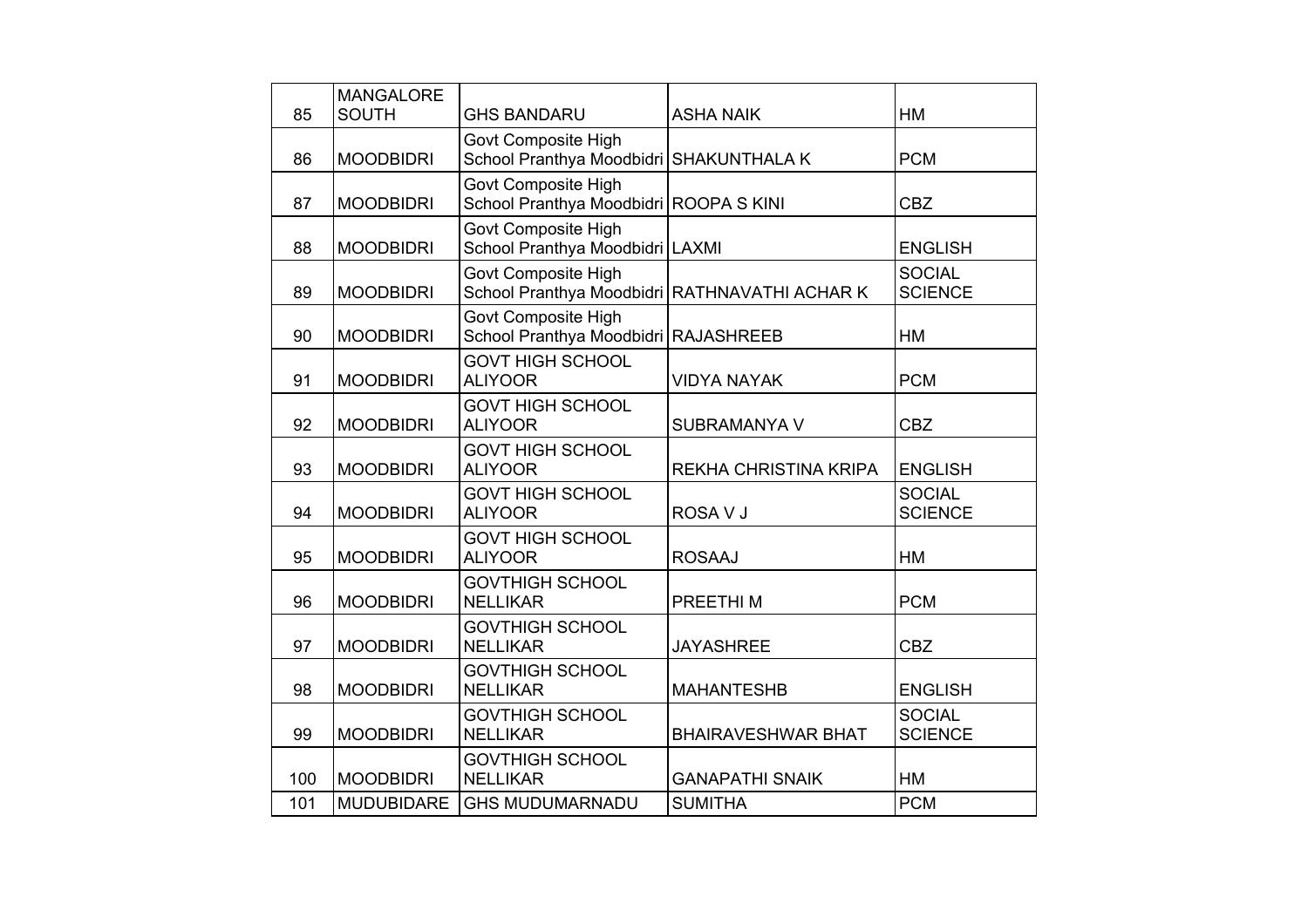| 102 | <b>MUDUBIDARE</b> | <b>GHS MUDUMARNADU</b>                                      | <b>SUJATHA KUMARI SHETTY</b>           | <b>CBZ</b>                      |
|-----|-------------------|-------------------------------------------------------------|----------------------------------------|---------------------------------|
| 103 | <b>MUDUBIDARE</b> | <b>GHS MUDUMARNADU</b>                                      | <b>CHAYA KINI</b>                      | <b>ENGLISH</b>                  |
| 104 | <b>MUDUBIDARE</b> | <b>GHS MUDUMARNADU</b>                                      | JOHN RONALD D SOUZA                    | <b>SOCIAL</b><br><b>SCIENCE</b> |
| 105 | <b>MUDUBIDARE</b> | <b>GHS MUDUMARNADU</b>                                      | <b>SUJATHA KUMARI</b><br><b>SHETTY</b> | <b>HM</b>                       |
| 106 | Puttur            | <b>DKZP GOVT HIGH</b><br><b>SCHOOL PUTTUR</b>               | ANNAMMA P S                            | <b>PCM</b>                      |
| 107 | Puttur            | <b>DKZP GOVT HIGH</b><br><b>SCHOOL PUTTUR</b>               | <b>JALAJAKSHI K M</b>                  | <b>CBZ</b>                      |
| 108 | Puttur            | <b>DKZP GOVT HIGH</b><br><b>SCHOOL PUTTUR</b>               | <b>CHANDINI</b>                        | <b>ENGLISH</b>                  |
| 109 | Puttur            | <b>DKZP GOVT HIGH</b><br><b>SCHOOL PUTTUR</b>               | <b>NALINI A</b>                        | <b>SOCIAL</b><br><b>SCIENCE</b> |
| 110 | Puttur            | <b>DKZP GOVT HIGH</b><br><b>SCHOOL PUTTUR</b>               | <b>SHIVARAMA BHATP</b>                 | НM                              |
| 111 | Puttur            | <b>DKZP GOVT PRE</b><br>UNIVERSITY COLLEGE<br><b>KONALU</b> | <b>SUKANYA PRABHU</b>                  | <b>PCM</b>                      |
| 112 | Puttur            | <b>DKZP GOVT PRE</b><br>UNIVERSITY COLLEGE<br><b>KONALU</b> | SATHISHCHANDRA A S                     | <b>CBZ</b>                      |
| 113 | Puttur            | <b>DKZP GOVT PRE</b><br>UNIVERSITY COLLEGE<br><b>KONALU</b> | <b>SHASHIDHARA SHETTY N</b>            | <b>ENGLISH</b>                  |
| 114 | Puttur            | <b>DKZP GOVT PRE</b><br>UNIVERSITY COLLEGE<br><b>KONALU</b> | <b>VIJAYA KUMAR M</b>                  | <b>SOCIAL</b><br><b>SCIENCE</b> |
| 115 | Puttur            | <b>DKZP GOVT PRE</b><br>UNIVERSITY COLLEGE<br><b>KONALU</b> | SATHISHCHANDRA A S                     | HM                              |
| 116 | Puttur            | DKZP GOVT PRE<br>UNIVERSITY COLLEGE<br><b>UPPINANGADY</b>   | <b>KARUNAKARA H S</b>                  | <b>PCM</b>                      |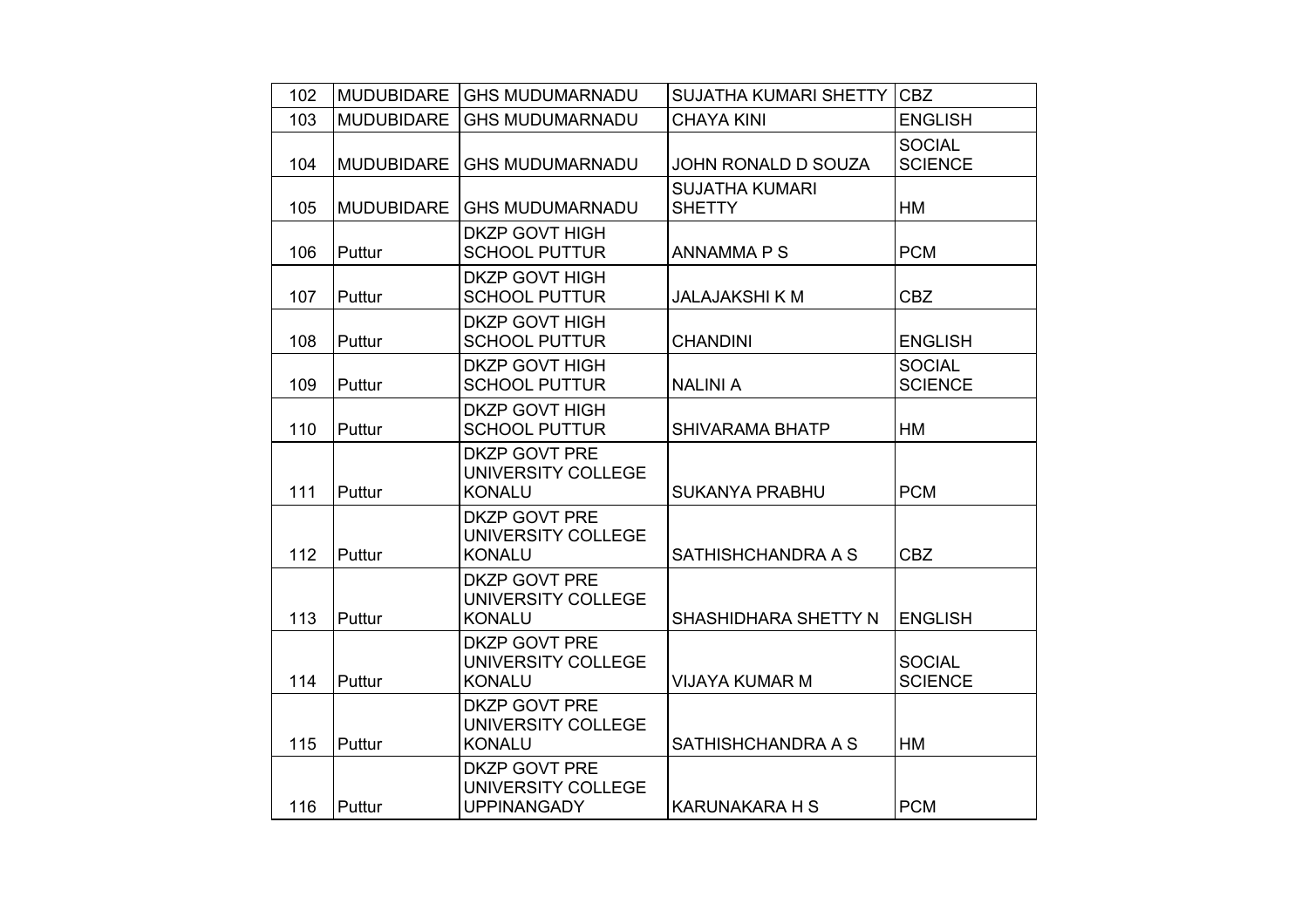|     |               | <b>DKZP GOVT PRE</b><br>UNIVERSITY COLLEGE                                                              |                                         |                                 |
|-----|---------------|---------------------------------------------------------------------------------------------------------|-----------------------------------------|---------------------------------|
| 117 | Puttur        | <b>UPPINANGADY</b>                                                                                      | PREETHA T M                             | <b>CBZ</b>                      |
| 118 | Puttur        | <b>DKZP GOVT PRE</b><br>UNIVERSITY COLLEGE<br><b>UPPINANGADY</b>                                        | VANALAXMY N H                           | <b>ENGLISH</b>                  |
| 119 | Puttur        | <b>DKZP GOVT PRE</b><br>UNIVERSITY COLLEGE<br><b>UPPINANGADY</b>                                        | SUBRAHMANYA BHAT                        | <b>SOCIAL</b><br><b>SCIENCE</b> |
| 120 | Puttur        | <b>DKZP GOVT PRE</b><br>UNIVERSITY COLLEGE<br><b>UPPINANGADY</b>                                        | <b>DIVAKARA ACHARYA</b>                 | HM                              |
| 121 | <b>PUTTUR</b> | <b>GHS PAPEMAJALU</b>                                                                                   | PRAKASH MOODITTAYA                      | <b>PCM</b>                      |
| 122 | <b>PUTTUR</b> | <b>GHS PAPEMAJALU</b>                                                                                   | <b>VASANTHA MOOLYA</b>                  | <b>CBZ</b>                      |
| 123 | <b>PUTTUR</b> | <b>GHS PAPEMAJALU</b>                                                                                   | <b>CHARLOTTE JANE</b><br><b>REBELLO</b> | <b>ENGLISH</b>                  |
| 124 | <b>PUTTUR</b> | <b>GHS PAPEMAJALU</b>                                                                                   | <b>SAVITHA P</b>                        | <b>SOCIAL</b><br><b>SCIENCE</b> |
| 125 | <b>PUTTUR</b> | <b>GHS PAPEMAJALU</b>                                                                                   | <b>MONPPA B</b>                         | <b>HM</b>                       |
| 126 | <b>SULLIA</b> | <b>GPUC PANJA (HS</b><br>SECTION)                                                                       | <b>TITUS VARGHESE</b>                   | <b>PCM</b>                      |
| 127 | <b>SULLIA</b> | <b>GPUC PANJA (HS</b><br>SECTION)                                                                       | <b>SHASHIDHARA P</b>                    | <b>CBZ</b>                      |
| 128 | <b>SULLIA</b> | <b>GPUC PANJA (HS</b><br>SECTION)                                                                       | YASHWINI A                              | <b>ENGLISH</b>                  |
| 129 | <b>SULLIA</b> | <b>GPUC PANJA (HS</b><br>SECTION)                                                                       | <b>PURANDARA</b>                        | <b>SOCIAL</b><br><b>SCIENCE</b> |
| 130 | <b>SULLIA</b> | <b>GPUC PANJA (HS</b><br>SECTION)                                                                       | <b>SHASHIDHARA P</b>                    | HM                              |
| 131 | <b>SULLYA</b> | <b>GOVERNMENT</b><br><b>COMPOSIT PRE</b><br>UNIVERCITY COLLEGE<br><b>BELLARE SULLYA</b><br><b>TALUK</b> | <b>TARAMANI B S</b>                     | <b>PCM</b>                      |